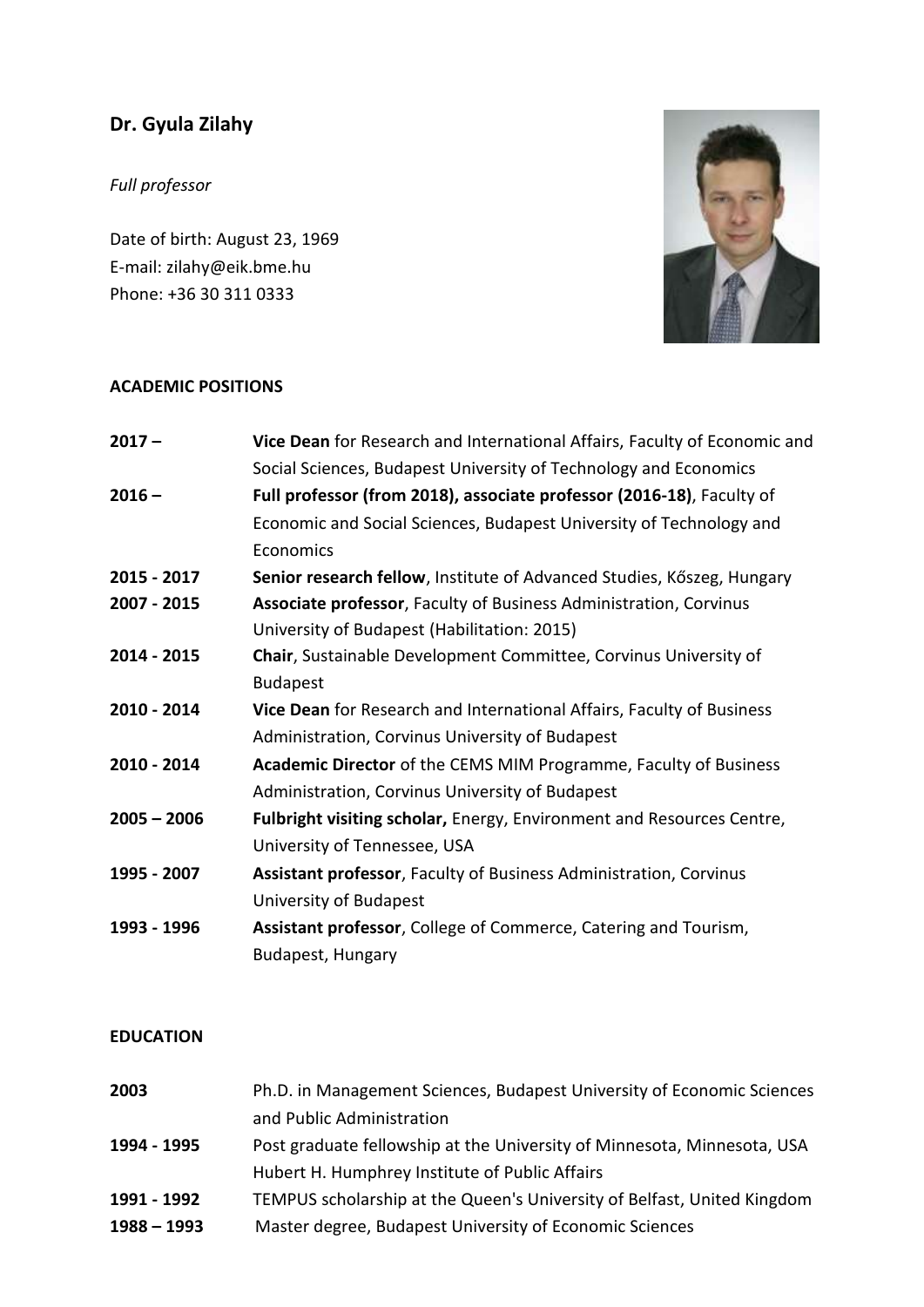### **EDUCATIONAL ACTIVITIES**

- **'Sustainable Business Models'**  course leader, Budapest University of Technology and **Economics**
- **'Environmental Management'**  course leader, Budapest University of Technology and **Economics**
- **'Model UNFCCC Climate Change Role Play'** course leader, CEMS MIM course at the Corvinus University of Budapest (in cooperation with five other CEMS schools in Europe: ESADE, ERASMUS University, University of Cologne, St. Gallen University and WU)
- **'New, Sustainable Business Models'** course leader, CEMS MIM Block Seminar at the Corvinus University of Budapest
- **'Sustainability and Corporate Strategy: Meeting the Energy and Climate Challenges'** guest professor, CEMS MIM Block Seminar at the St. Gallen University, Switzerland
- **'Energy, Climate and the Business Response'** guest professor, CEMS MIM Block Seminar at ESADE, Spain
- **'Corporate Social Responsibility'** course leader, executive MBA programme at CUB
- **'Environmental Management and CSR'** course leader, Ph.D. course at CUB
- **'Case studies in sustainable development'** course leader, master course at CUB
- Several other undergraduate and graduate courses in both Hungarian and English at CUB in environmental management and CSR
- Advisor of Ph.D. students in the field of eco-innovations and sustainable business models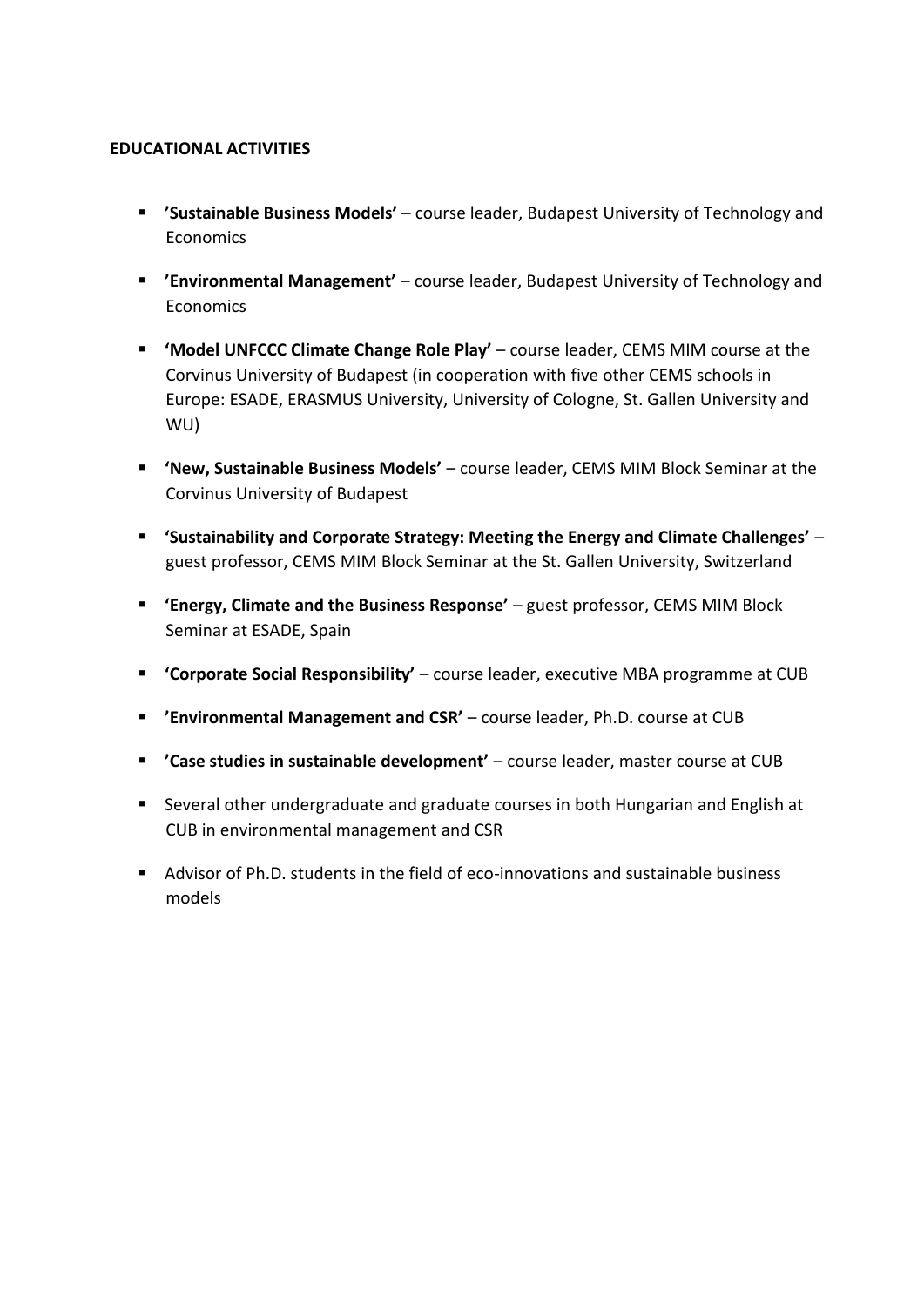### **MOST IMPORTANT PUBLICATIONS**

- Zilahy, G. (2016): Sustainable business models What Do Management Theories Say? Vezetéstudomány, 47(10), pp.62–72.
- G. Harangozó, G. Zilahy (2014): Cooperation between business and non-governmental organizations to promote sustainable development, Journal of Cleaner Production, 89: pp. 18-31.
- G. Zilahy, A. Széchy, Á. Zsóka, Z. M. Szerényi, G. Harangozó, M. Csutora (2014): Sustainability management or risk management? Critical assessment of green supply chain management, In: 17th European Roundtable on Sustainable Production and Consumption – ERSCP 2014
- G. Zilahy, R. Bürger, G. Harangozó, J. Rockel A. Széchy (2014): Financing Resource Efficiency in SMEs, ERSCP conference, October, 2014, Portoroz, Slovenia
- G. Zilahy, Á. Zsóka (2012): [Sustainable Consumption in Central and Eastern Europe](http://portal.uni-corvinus.hu/index.php?id=publikaciokereso&no_cache=1&tx_efpublikacio_pi5%5Bpuid%5D=64481&tx_efpublikacio_pi5%5Bview%5D=details)  a [Survey,](http://portal.uni-corvinus.hu/index.php?id=publikaciokereso&no_cache=1&tx_efpublikacio_pi5%5Bpuid%5D=64481&tx_efpublikacio_pi5%5Bview%5D=details) SCORAI workshop, May, 2012, Bregenz, Austria
- G. Harangozó, G. Zilahy (2012): [The Role of Non-profit Organisations in Greening](http://portal.uni-corvinus.hu/index.php?id=publikaciokereso&no_cache=1&tx_efpublikacio_pi5%5Bpuid%5D=62452&tx_efpublikacio_pi5%5Bview%5D=details)  [Corporate Activities \(A civil szervezetek szerepe a vállalatok tevékenységének](http://portal.uni-corvinus.hu/index.php?id=publikaciokereso&no_cache=1&tx_efpublikacio_pi5%5Bpuid%5D=62452&tx_efpublikacio_pi5%5Bview%5D=details)  [fenntarthatóbbá válásában\),](http://portal.uni-corvinus.hu/index.php?id=publikaciokereso&no_cache=1&tx_efpublikacio_pi5%5Bpuid%5D=62452&tx_efpublikacio_pi5%5Bview%5D=details) (journal paper in Hungarian), Civil Szemle 1, pp. 45-62.
- G. Harangozó, G. Zilahy (2011): [Cooperation Between NGOs and the Corporate Sector](http://portal.uni-corvinus.hu/index.php?id=publikaciokereso&no_cache=1&tx_efpublikacio_pi5%5Bpuid%5D=60975&tx_efpublikacio_pi5%5Bview%5D=details)  [Towards Sustainable Development,](http://portal.uni-corvinus.hu/index.php?id=publikaciokereso&no_cache=1&tx_efpublikacio_pi5%5Bpuid%5D=60975&tx_efpublikacio_pi5%5Bview%5D=details) Sustainable Consumption Conference, January, 2011, Budapest, Hungary
- G. Zilahy, Á. Zsóka, S. Luda (2011): [Integration of Business Activities into Regional](http://portal.uni-corvinus.hu/index.php?id=publikaciokereso&no_cache=1&tx_efpublikacio_pi5%5Bpuid%5D=60328&tx_efpublikacio_pi5%5Bview%5D=details)  [Sustainability Initiatives.](http://portal.uni-corvinus.hu/index.php?id=publikaciokereso&no_cache=1&tx_efpublikacio_pi5%5Bpuid%5D=60328&tx_efpublikacio_pi5%5Bview%5D=details) Sustainable Consumption Conference, January, 2011, Budapest, Hungary
- G. Zilahy (2011): [Opportunities for Corporate-NGO Cooperation](http://portal.uni-corvinus.hu/index.php?id=publikaciokereso&no_cache=1&tx_efpublikacio_pi5%5Bpuid%5D=60754&tx_efpublikacio_pi5%5Bview%5D=details) (Vállalati és civil együttműködés lehetőségei), conference paper in Hungarian, Waste Management in a Sustainable World, May, 2011, Visegrád, Hungary
- Ferrer-Balas, D., Lozano, R., Huisingh, D., Buckland, H., Ysern, P., Zilahy, G. (2010): [Going Beyond the Rhetoric: System-wide](http://www.scopus.com/record/display.url?eid=2-s2.0-77949912097&origin=resultslist) Changes in Universities for Sustainable [Societies, J](http://www.scopus.com/record/display.url?eid=2-s2.0-77949912097&origin=resultslist)ournal of Cleaner Production, 18 (7), pp. 607-610.
- G. Zilahy, S. Milton (2010): Corporate Social Responsibility in Small and Medium Sized Enterprises, Environmental Management Leadership Symposium, Leuphana University, Lüneburg, Germany, May, 2010
- A. Széchy, G. Zilahy (2010): Eco-Innovations in the Chemical Industry: Motivation Factors and Barriers, ERSCP-EMSU Conference, Delft, The Netherlands, October, 2010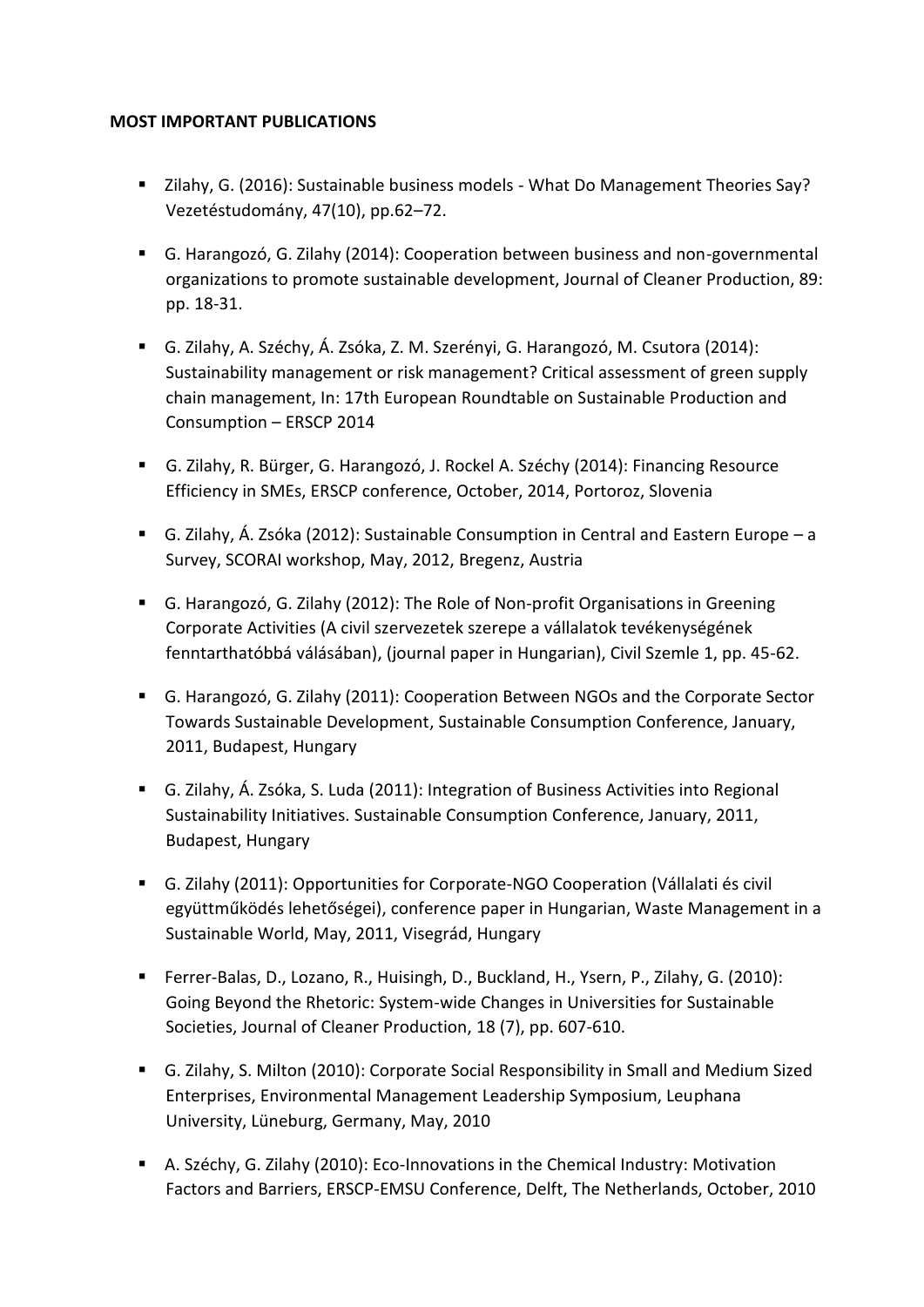- Á. Zsóka, G. Zilahy: Corporate Participation in Regional Sustainability Initiatives, ERSCP-EMSU Conference, Delft, The Netherlands, October, 2010
- R. Lozano, R. Lukman, F.J. Lozano, D. Huisingh, G.: Jumping Sustainability Meme SD Transfer from Society to Universities, ERSCP-EMSU Conference, Delft, The Netherlands, October, 2010
- G. Zilahy, D. Huisingh (2009): The Roles of Academia in Regional Sustainability Initiatives, Journal of Cleaner Production, 17 (2009) 1057–1066
- G. Zilahy, M. Simon (2009): The Environmental Activities of Industrial Park Organisations in Hungary, Progress in Industrial Ecology – An International Journal, Vol. 5, Nos. 5/6, pp. 422–447
- G. Zilahy, G. Harangozó (2008): Joining the E.U.: The Transition Years in Hungary, keynote presentation, Dubrovnik Environmental Management Leadership Symposium, Dubrovnik, Croatia, October, 2008
- G. Zilahy (2008): Sustainable Development In Industrial Parks The Case Of Hungary, conference lecture, Oils and Fuels for Sustainable Development, AUZO 2008, 8-11 September, 2008, Gdansk, Poland
- G. Zilahy (2008): Environmental Reporting in Hungary, keynote speech, 11th Annual EMAN Conference on Sustainability and Corporate Responsibility Accounting, Budapest, October, 2008
- G. Zilahy (2008): Sustainable Consumption the Human Perspective, conference lecture: NATO-CCMS Pilot Project on "Clean Products and Processes", 2008 Annual Meeting, Berlin, Germany
- G. Zilahy (2007): Cooperation between Organisations for Sustainable Development (Szervezetek közötti együttműködés a fenntartható fejlődés szolgálatában), journal article in Hungarian, Vezetéstudomány, XXXVIII., April, 2007
- G. Zilahy (2006): Toward Sustainability: The role of Higher Education, Clean Technologies and Environmental Policy, 8 (1), guest editor of the special issue on sustainability and higher education
- G. Zilahy, D. Huisingh (2006): Present and Future Role of Universities in Local and Regional Sustainability Initiatives, conference lecture, 4th International Conference on Environmental Management for Sustainable Universities: 'Transforming ideas into action: building sustainable communities beyond university campuses' University of Wisconsin, Stevens Point, Wisconsin, June, 2006
- G. Zilahy, D. Huisingh (2006): Progress, Pitfalls and Promise: Collaboration with the Corporate Sector within the Framework of Regional Sustainable Development Frameworks, conference lecture, co-author: prof. Donald Huisingh, National Environmental Partnership Summit, Atlanta, USA, May, 2006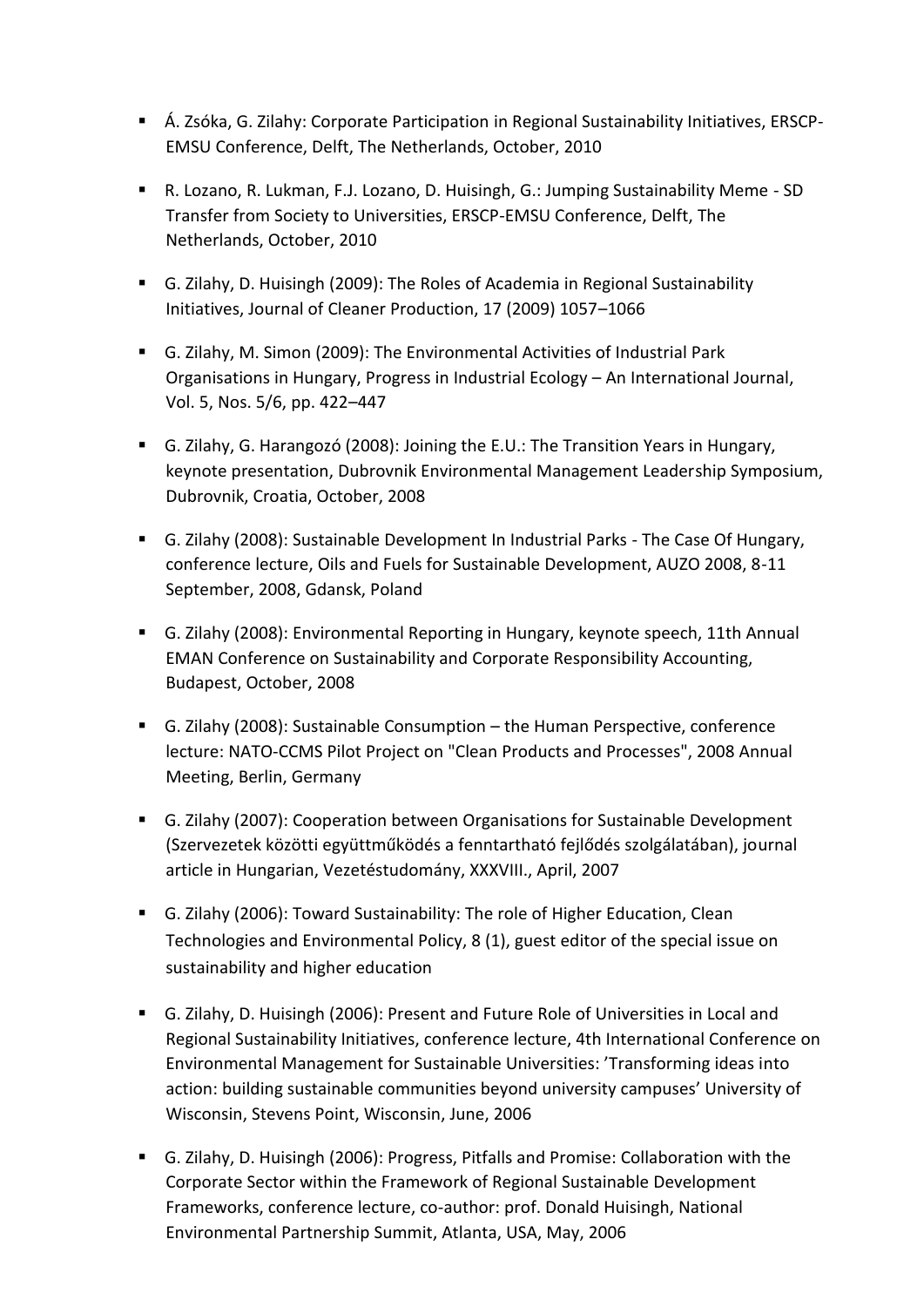- G. Zilahy (2005): Environmental Protection and Sustainability Planning in Hungary, conference lecture, Visions, Challenges and Steps toward Sustainable Societies, International Sustainable Development Symposium, University of Tennessee, Knoxville, USA, October, 2005
- G. Zilahy, Á. Zsóka, M. Csutora (2006): Indirect Effects of GHG Mitigation Measures in Hungary, in: Global Climate Change: Domestic Impacts and Reactions, KvVM – MTA "VAHAVA" Projekt, ed.: I. Láng, M. Jolánkai, L. Csete, 2006
- G. Zilahy (2004): Organisational Factors Determining the Implementation of Cleaner Production Measures in the Corporate Sector, Journal of Cleaner Production, Vol 12(4) pp 311-319
- G. Zilahy (2001): Company environmental management approaches introduction of the IPPC directive, National Conference on Environmental Protection, Budapest, Hungary, 2001
- G. Zilahy (2001): Organisational Factors Determining the Implementation of Cleaner Production Measures in the Corporate Sector, 7th European Roundtable on Cleaner Production, Lund, Sweden, 2001
- G. Zilahy, A. Markandya, A. Hunt, Á. Zsóka (1998): The Indirect Costs and Benefits of Greenhouse Gas Limitation: Hungary Case Study, Roskilde Denmark, 1998
- G. Zilahy (1998): Cost-benefit analysis of the approximation of Hungarian environmental regulations to the European Union regulations, International Conference on the environmental tasks of joining the EU, 1998
- G. Zilahy (1998): Marginal cost analysis of GHG mitigation options in the Hungarian Economy, Regional Conference on GHG mitigation options, international conference, Eger, 1998
- G. Zilahy (1993): Environmental Performance of Hungarian Businesses, 9th IGWT Conference, Budapest, Hungary, 1993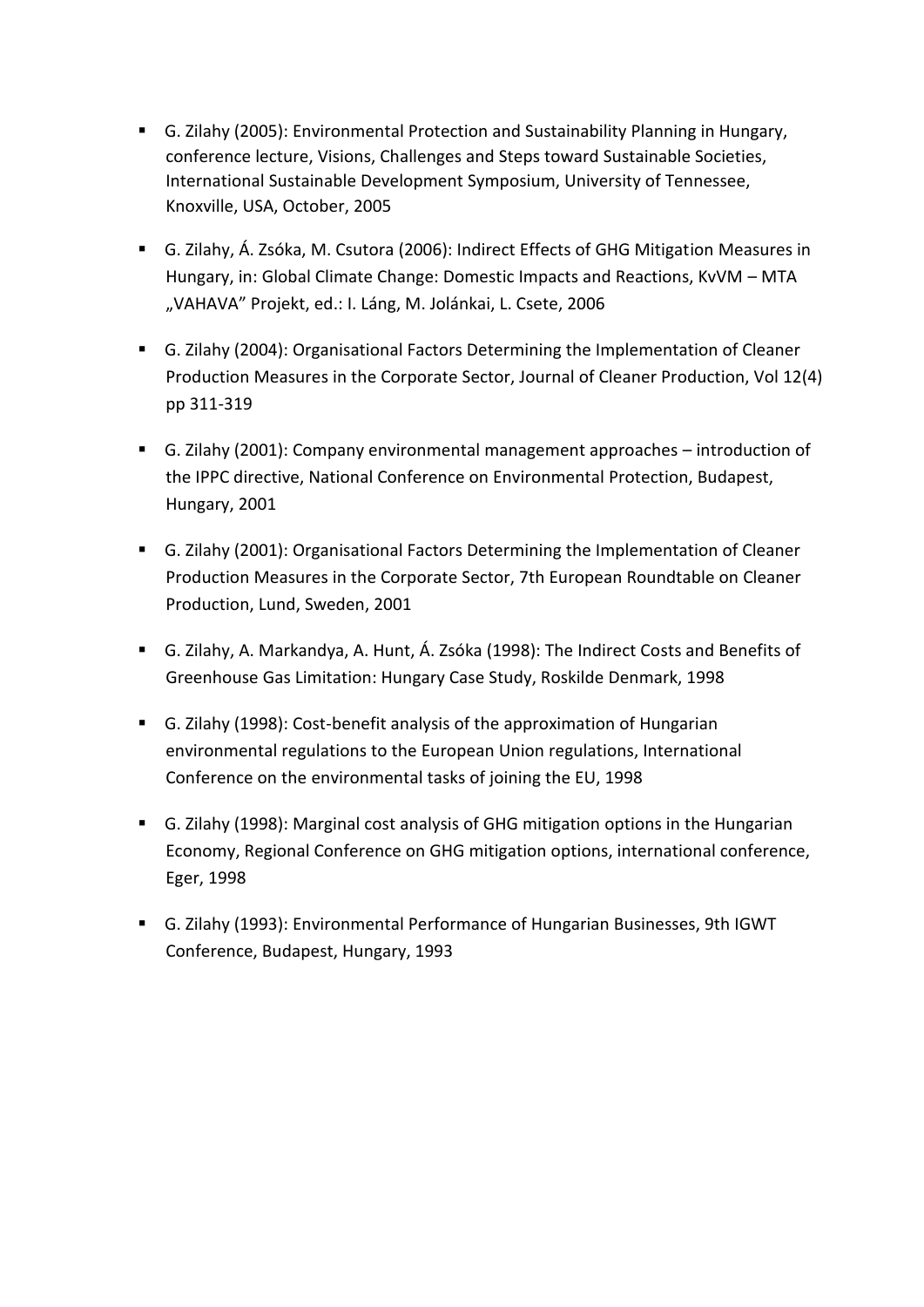### **ADDITIONAL PROFESSIONAL ACTIVITIES**

## **Participation in research projects within the framework of the Hungarian Academy of Sciences:**

- **Preparation of the national sustainability strategy of Hungary**
- Organisational factors of preventive environmental management practices
- The mitigation of carbon-dioxide emissions
- Evaluation of the environmental performance of domestic companies

### **Organisation of various conferences and other professional events:**

- Host of 1st & 2nd International Conference on Sustainable Consumption, Budapest, 2007-2008
- Host of 1st & 2nd National Environmental Economics Ph.D. Conference, Budapest, 2007-2008
- Host of NATO-CCMS conference on Cleaner Products and Processes, Budapest, 2005
- **Organizer of 6th European Roundtable on Cleaner Production (ERCP'99),** Budapest, 1999

# **Policy advice to the Ministry of the Environment and the Ministry of Economic Affairs, Hungary:**

- **Preparation of a 10 year framework program on Sustainable Consumption Patterns** and Production Techniques
- **The introduction of voluntary environmental agreements into Hungarian** environmental policy
- **Social and economic impacts of the introduction of the European Union EMAS** directive
- **IF Introduction of the European Union IPPC directive in Hungary**
- Governmental support of preventive environmental management practices in the corporate sector
- **U** Voluntary environmental agreements in Hungary